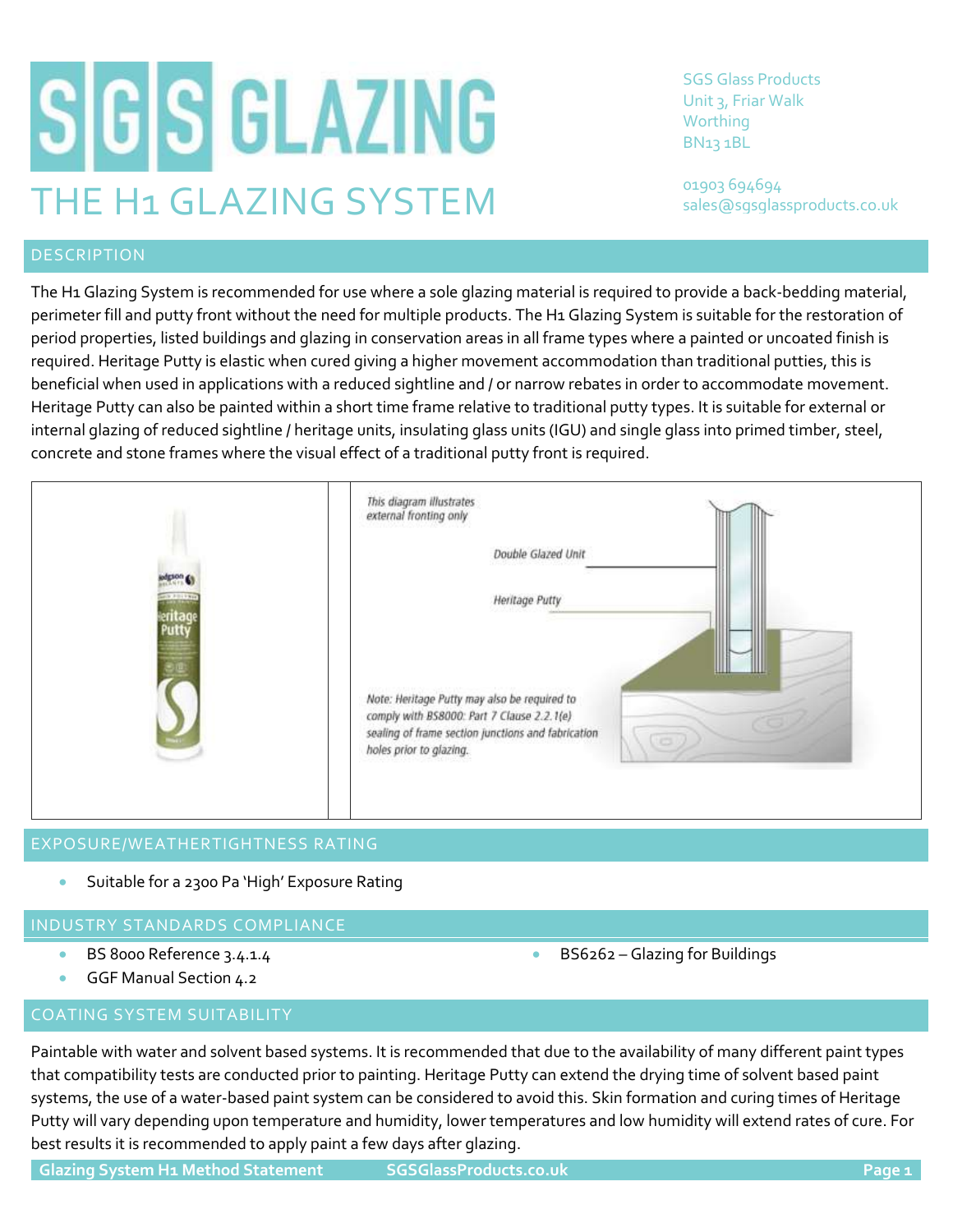### MATERIALS REQUIRED

- Heritage Putty
- Glazing blocks distance, location and setting blocks

# USEFUL TOOLS & ACCESSORIES

- Hand held moisture meter
- Glazing shovel
- High powered skeleton gun
- Sheradised pins / non-rusting metal sprigs
- Tooling block
- Glass cleaner

### DISTANCE PIECES

Many instances of premature unit failure can be traced directly back to incorrect size selection or absence of distance pieces. Ideally they must have a minimum thickness of 3mm\*.

In order to allow the unit to be fully bedded in glazing material, each frame opening must be measured, the unit size calculated and the minimum required edge clearance (3mm\*) taken into account as described below. Ensure that any protective edge tapes do not overlap by more than 1mm onto the face of the glass.

\*This may be reduced to 1.5mm when glazing into frames with reduced rebate upstands / sightlines.

### GLAZING AND CALCULATING THE SIZE OF REDUCED SIGHTLINE IG UNITS

At the time this document was written; A Narrow Cavity Insulating Glass Unit or Reduced Sightline Unit as defined by the GGF is an IGU; 'with cavity widths of 8mm or less and with reduced spacer-bar sightlines. These typically reduced sightline IGU's are required to have spacer-bar sightlines that are less than the usual minimum sightline depth, determined by the depth of the spacer-bar and the minimum sealant depth stated by the sealant manufacturer'.

Due to dimensional constraints, especially when re-glazing existing frames previously designed to receive single glass; it should be noted that when glazing narrow cavity or reduced sightline IGU's, it may not be possible to meet all of the requirements of BS6262, BS8000 or GGF data sheet 4.2.

In all instances it is recommended that the glazing method employed should be based on the IGU manufacturer's own recommendations.

Consideration will also need to be made when calculating the required size of the reduced sightline IGU.

### PREPARATION

- 1. Check that the moisture content of the window does not exceed 17% as per NHBC Chapter 6.7.
- 2. Remove all dust, grease and loose material from the rebate. Any moisture on the timber should be wiped off using a clean paper towel or other absorbent material to give a dry surface.
- 3. Check the condition of any primer or stain on the frame, especially the rebate. Any section which has been partially missed or is considerably weathered should be re-primed or stained before glazing.
- 4. Check that the unit fits into the frame and can be centralised when standing the unit on the setting blocks. The spacer bar should ideally be level with the sightline or slightly below it.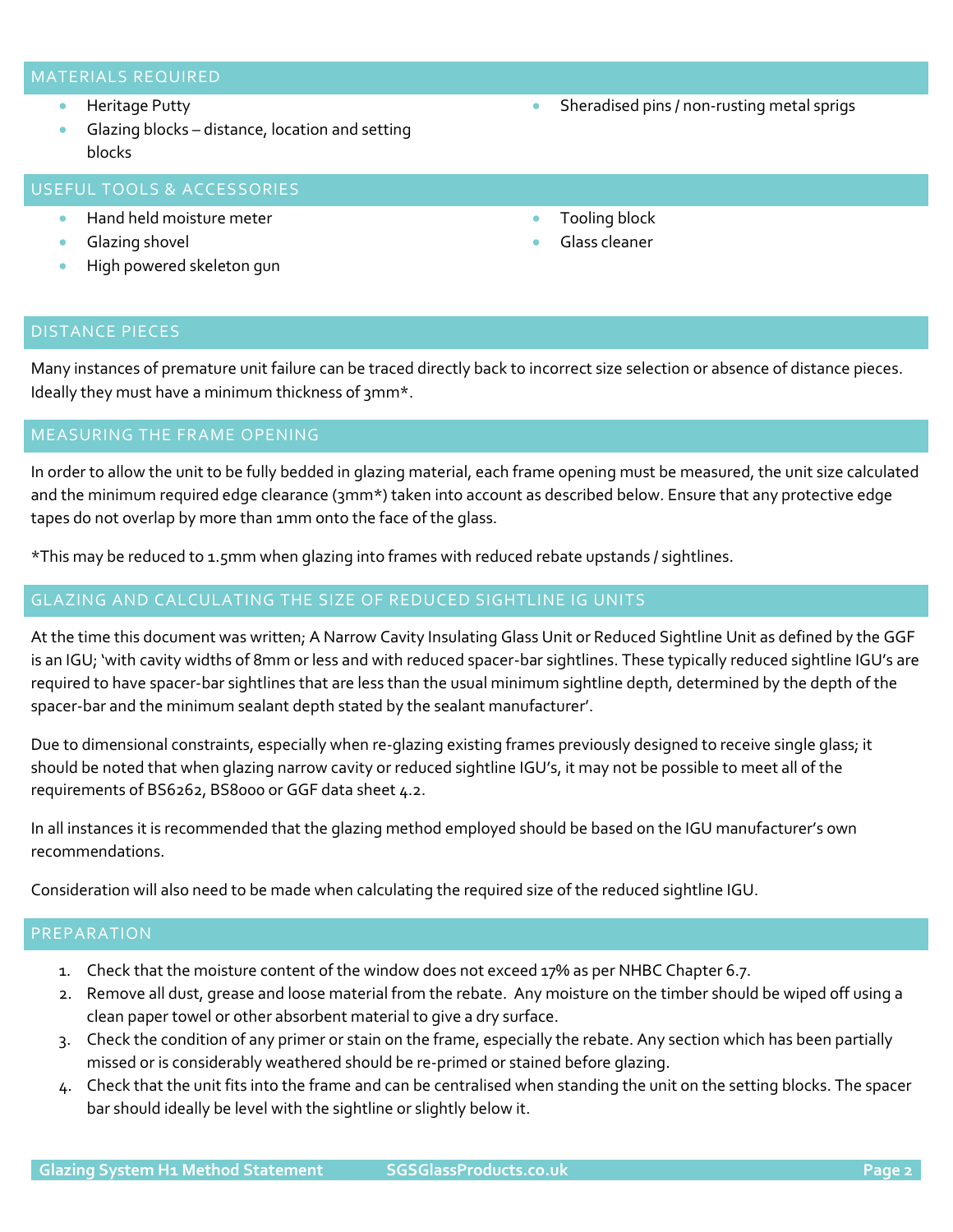# PREPARATION OF THE IG UNIT

Inspect the double-glazed unit for obvious defects and wipe any dust or loose material off the unit. Units should be stored in a clean dry area. Do not use chemicals on the edge seal or alcohol based cleaner.

## FRAME DECORATION AND MAINTENANCE

When painting Heritage Putty, information contained within COATING SYSYEM SUITABILITY on page 1 of this document should be observed.

Regular maintenance of the frame is essential to ensure maximum performance of the glazing system and IG unit.